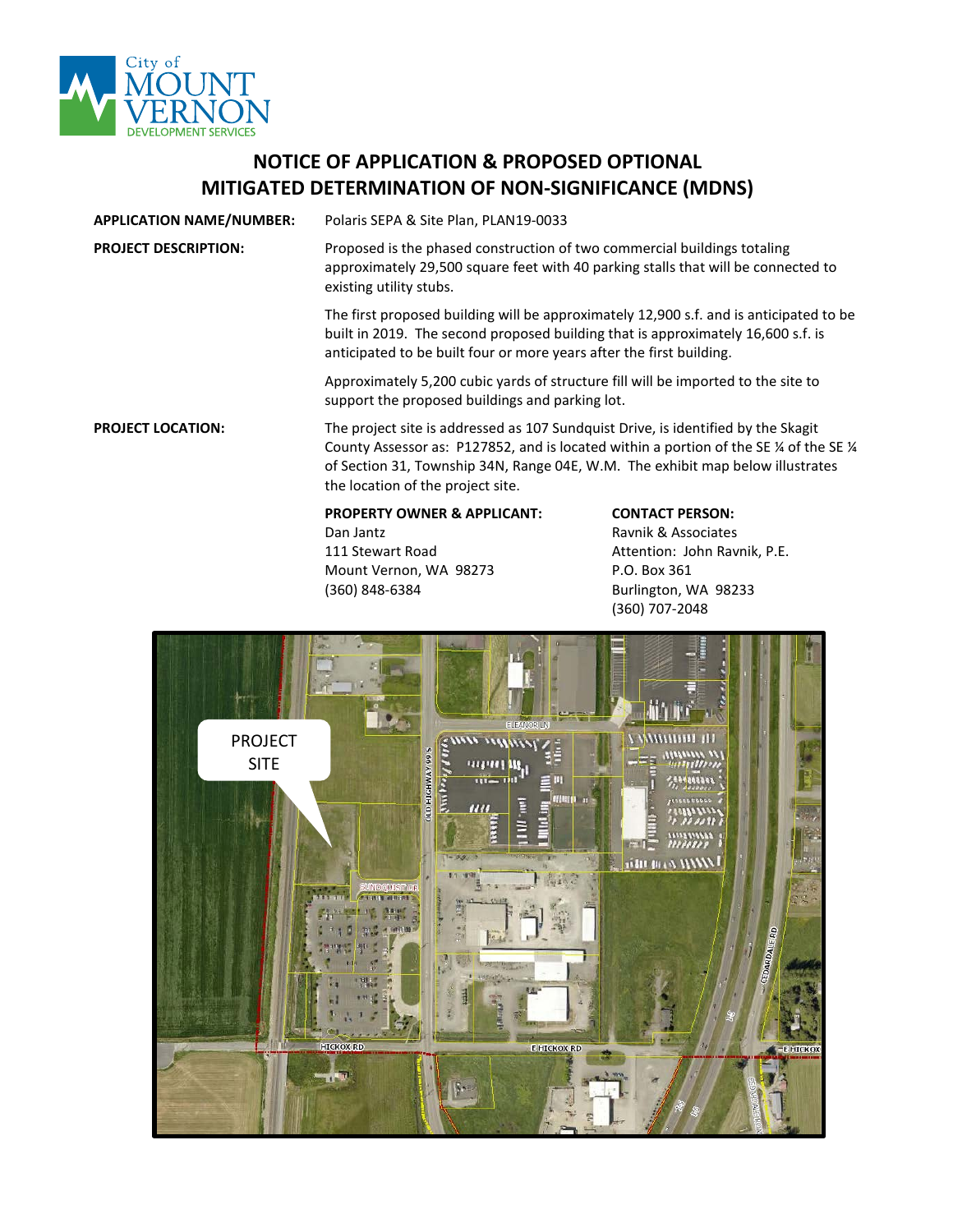**STAFF CONTACT:** Rebecca Lowell, Principal Planner Development Services Department City of Mount Vernon 910 Cleveland Avenue, Mount Vernon WA 98273 Telephone - 360-336-6214

**OPTIONAL MITIGATED DETERMINATION OF NON-SIGNIFICANCE (MDNS):** As the Lead Agency, the City of Mount Vernon has determined that significant environmental impacts are unlikely to result from the proposed project. Therefore, as permitted under the RCW 43.21C.110, the City of Mount Vernon is using the Optional MDNS process to give notice that a MDNS is likely to be issued. Comment periods for the project and the proposed MDNS are integrated into a single comment period. There will be no comment period following the issuance of the Threshold Mitigated Determination of Non-Significance (MDNS). A 10-day appeal period will follow the issuance of the MDNS.

| <b>DETAILS:</b>                                                                 |                                                                                                                                                                                                                                                                      |                                               |                                     |
|---------------------------------------------------------------------------------|----------------------------------------------------------------------------------------------------------------------------------------------------------------------------------------------------------------------------------------------------------------------|-----------------------------------------------|-------------------------------------|
| <b>Permit Application Date:</b>                                                 | February 22, 2019                                                                                                                                                                                                                                                    | <b>Counter &amp; Technically</b><br>Complete: | February 22, 2019<br>March 21, 2019 |
| <b>Permits/Review</b><br>Requested:                                             | Traffic Concurrency and SEPA. OTHER CITY PERMITS THAT WILL BE REQUIRED: Site Plan<br>Approval, Building, Fill & Grade, Flood Area Development, and Right-of-Way Permits.                                                                                             |                                               |                                     |
| <b>CONSISTENCY OVERVIEW:</b>                                                    |                                                                                                                                                                                                                                                                      |                                               |                                     |
| Zoning:                                                                         | <b>Commercial Limited Industrial</b>                                                                                                                                                                                                                                 | <b>Comprehensive Plan:</b>                    | Commercial Limited Industrial       |
| <b>Environmental Documents</b><br>that Evaluate the<br><b>Proposed Project:</b> | Drainage Summary prepared February 5, 2019 by John Ravnik, P.E.; Transportation<br>Concurrency; SEPA Checklist, and Civil Plans                                                                                                                                      |                                               |                                     |
| <b>Development Regulations</b><br><b>Used for Project</b><br><b>Mitigation:</b> | The project is subject to the City's SEPA Code, Critical Areas<br>Ordinance, the Comprehensive Plan, Subdivision and Zoning Code, Drainage, Engineering<br>and Concurrency Requirements and other applicable local, state and federal regulations as<br>appropriate. |                                               |                                     |
| <b>CONDITIONS BEING CONSIDERED TO MITIGATE ENVIRONMENTAL IMPACTS:</b>           |                                                                                                                                                                                                                                                                      |                                               |                                     |

- 1. Any person engaged in ground disturbing activity who encounters or discovers historical and/or archeological materials in or on the ground shall:
	- a. Immediately cease any activity which may cause further disturbance;
	- b. Make a reasonable effort to protect the area from further disturbance; and,
	- c. Report the presence and location of the material to the proper authorities in the most expeditious manner possible.

Comments on the Notice of Application and Proposed Mitigated Determination of Non-Significance (MDNS) must be submitted, in writing, no later than **May 8, 2019.** Comments should be as specific as possible and include; your full name, your mailing address, and the name of the proposal you are commenting on. Comments submitted on paper are required to be mailed or delivered to the Development Services Department at the address listed above. Public comments are not accepted by the department through email. Comments not meeting the requirements of this section are considered as not being received by the city.

Any person may comment on the application, receive notice and request a copy of the decision once it is made. To receive additional information regarding this project contact the Development Services Department and ask to become a party of record.